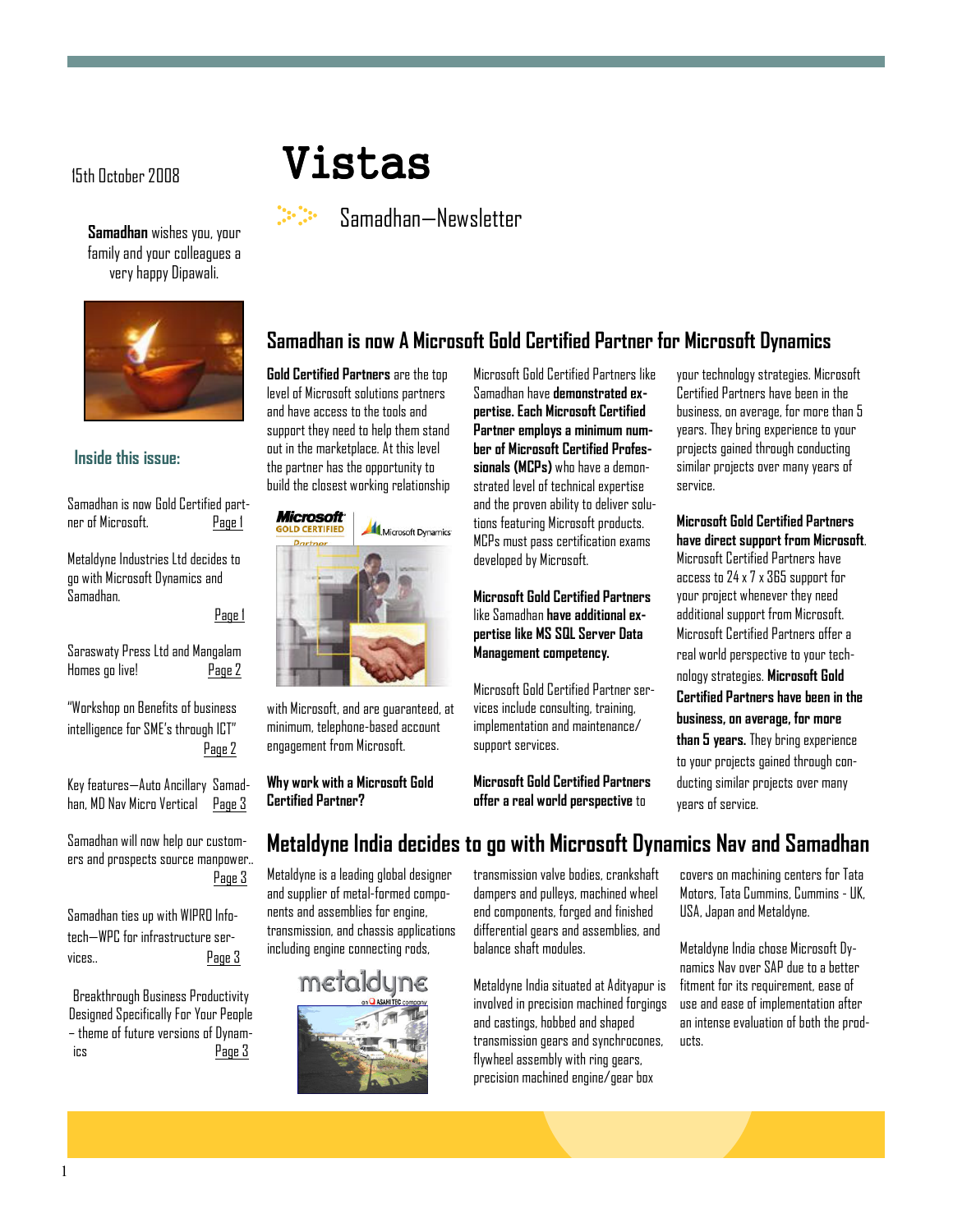### Saraswaty Press Ltd, and Mangalam Homes go live!

Saraswaty Press Limited (SPL) is a Govt. of West Bengal Enterprise engaged in printing 3000 varieties of printed products, employing 350 Staff and Officers.

The company had an instance of a failed ERP implementation done by a reputed international implementer. Samadhan was called in to correct the situation. Samadhan was chosen because of their deep understanding of Microsoft Dynamics Nav, especially in manufacturing scenario and a rich domain knowledge of printing industry.

SPL went live on all areas including manufacturing and payroll on 1st August 2008, The implementation was completed 3 weeks ahead of schedule.

Mangalam Homes is a leading realtor at Jamshedpur with more than 6 simultaneous world class real estate projects involving development of residential and commercial complexes went live on 1st September 2008.

worries. " Quotes Mr Saurav Agrawal, MD of Mangalam Homes.

The solution encompasses estimation, construction, booking and delivery of apartments. Extra work accounting, a full CRM module and a tightly knit inventory and purchase modules with



"Real Estate Samadhan on Microsoft Dynamics demonstrates Samadhan's comprehensive understanding of the real estate business. It is helping us scale up our operations without any

strong base of financials etc are the attractive features of the solution.

#### "Real Estate Samadhan on

Microsoft Dynamics demonstrates Samadhan's comprehensive understanding of the real estate business. It is expected to help us scale up our operations without any worries."

Mr Gaurav Agrawal, Director, Mangalam Homes.

### "Workshop on Benefits of business intelligence for SME's through ICT"

PROJECT VIKAS a joint initiative of National Manufacturing Competitiveness Council ( NMCC ) - Government Of India & MICROSOFT has been launched for Auto component cluster in Jamshedpur.

Mr. Manoj Tiwari of Samadhan was invited in the workshop held on 26th September 2008 at Hotel Regent, Jamshedpur, to share the learning for CEO while they implement the ERP solution in their organization.



Mr. Tiwari, gave a detailed talk on how all stakeholders in an ERP implementation can do it better.



Mr. Arnab Bandyopadhyay of Microsoft gave a talk on how Microsoft Dynamics can give business intelligence to the client organization.

 Earlier Mr. S. N. Thakur, President ASIA gave the welcome speech and set the tone of the workshop.

Mr. Devang Gandhi, of Empire Infotech showcased a web based costing utility.

Mr. G G Rao GM of Tata Bluescope Limited shared his views on challenges faced by SMEs in ICT implementation.



 It was evident that the regular and consistent effort of Project Vikas being implemented by Cluster Pulse is touching the ICT implementation subject is a very comprehensive manner.

Thanks to Microsoft which is sponsoring the cluster development program, Project Vikas is fast developing into a forum which can transform the exiting paradigm of SMEs at Jamshedpur for the better

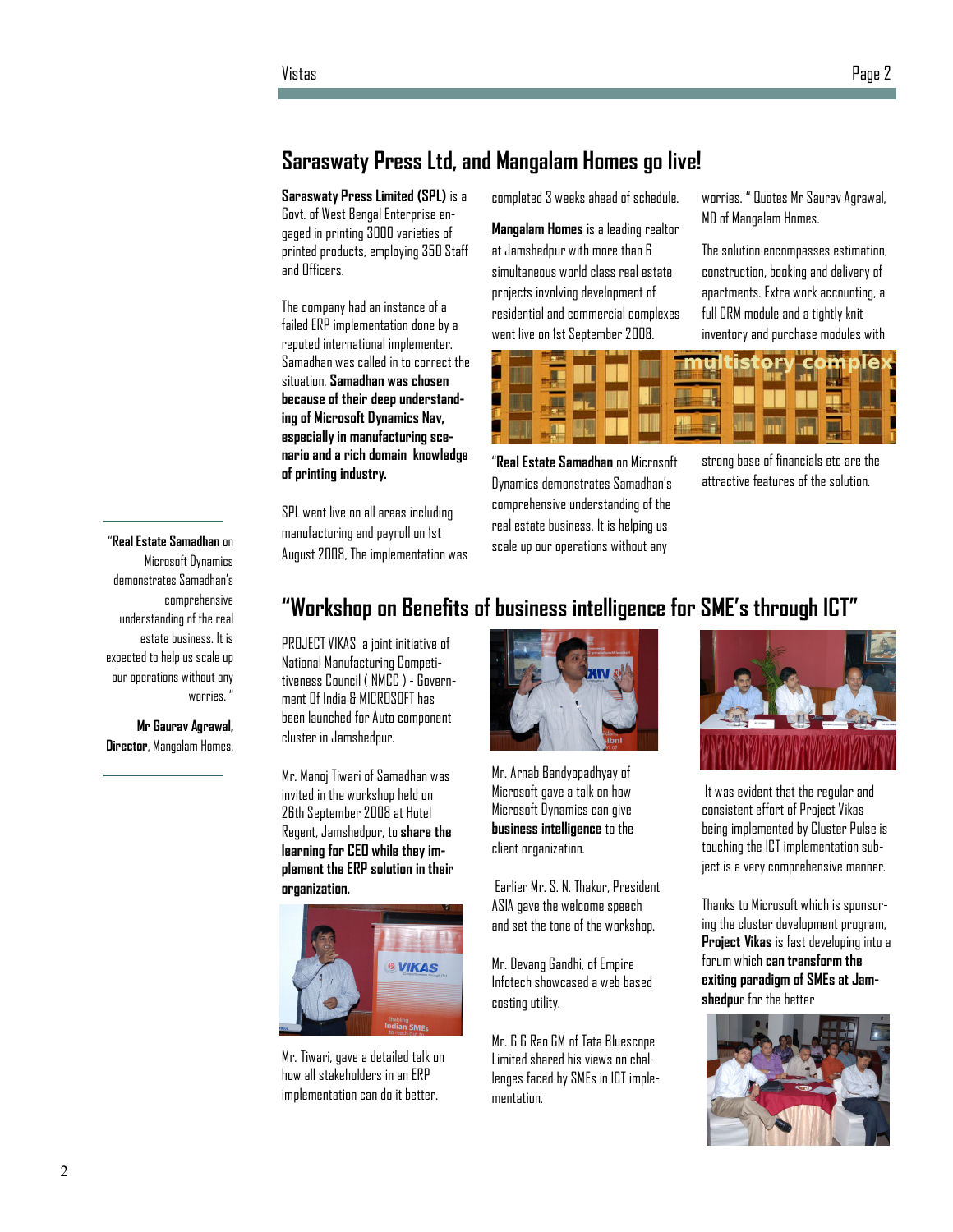### Samadhan will now help our customers and prospects source manpower...

Samadhan has tied up with popular job website naukri.com on an annual arrangement.

Samadhan' HR cell headed by Anita Tiwari (anita@samadhanindia.com) will henceforth be ready to assist our customers to list their vacancies on naukri.com. She will forward all applications received to a designated person in the client organization.

Interested client organizations or prospect planning to implement ERP may get in touch with her on email for this service.

Samadhan HR cell will send a questionnaire to collect the information required at the website, seek clarifications if need be and host the vacancies. Each vacancy will be hosted on the website for one month.

This service is being offered by Samadhan absolutely free. No charge for the services and no charge for the hosting. If you need the services write to:

anita@samadhanindia.com, orjaiswal@samadhanindia.com, or ashishtiwari@samadhanindia.com

## Samadhan ties up with WIPRO Infotech—WPC for infrastructure services..

Our clients have been requesting us to give them a turnkey solution for their ERP implementation.

To meet the clients' requirements we have now tied up with WIPRO Infotech who will be Samadhan's partner to offer infrastructural solutions on which the FRP will work.

WIPRO will work with our client organizations to do the total solution architecture of the infrastructure suiting the needs and budgets of the client organization and offer some

Or all parts of parts of the solution. This may or may not include WIPRO hardware.

Server, power backup, networking (LAN and WAN), wireless connectivity, security solution, internet availability, band width optimization, hardware and software asset management etc are the domains on which WIPRO is ready to provide services to Samadhan clients.

In case you have a requirement write to Mr. Ajay Kumar Jaiswal (Jaiswal@samadhanindia.com) or speak to him on 92040 66507 to help you connect to WIPRO Infotech.



ro Infotech Driving Business Momentum ahead are less about getting access to the information people need and more about making sense of the information they have—giving them the ability to focus, prioritize and apply their expertise, visualize and understand key data, and reduce the amount of time they spend dealing with the complexity of an information-rich environment."

"The software challenges that lie



Bill Gates Chairman. Microsoft

### Breakthrough Business Productivity Designed Specifically For Your People – theme of future versions of Dynamics

Businesses don't garner insights or make decisions. Businesses don't close deals, invent new products, or find new efficiencies.

#### People do.

Companies excel when they empower their people to drive the business forward

.Strategies, organization, motivation, and leadership all set the stage for business success. But to see results, you also have to give your people the right tools, information, and opportu

nities—because success ultimately comes down to your people. We call a business that fosters a winning environment a "people-ready business."



Software is instrumental to the peopleready business. Software is increasingly how we harness information, the lifeblood of business today. Software enables people to turn data into insight, transform ideas into action, and turn change into opportunity.

Microsoft is building the next generation of breakthrough business applications designed to amplify the impact of your people.